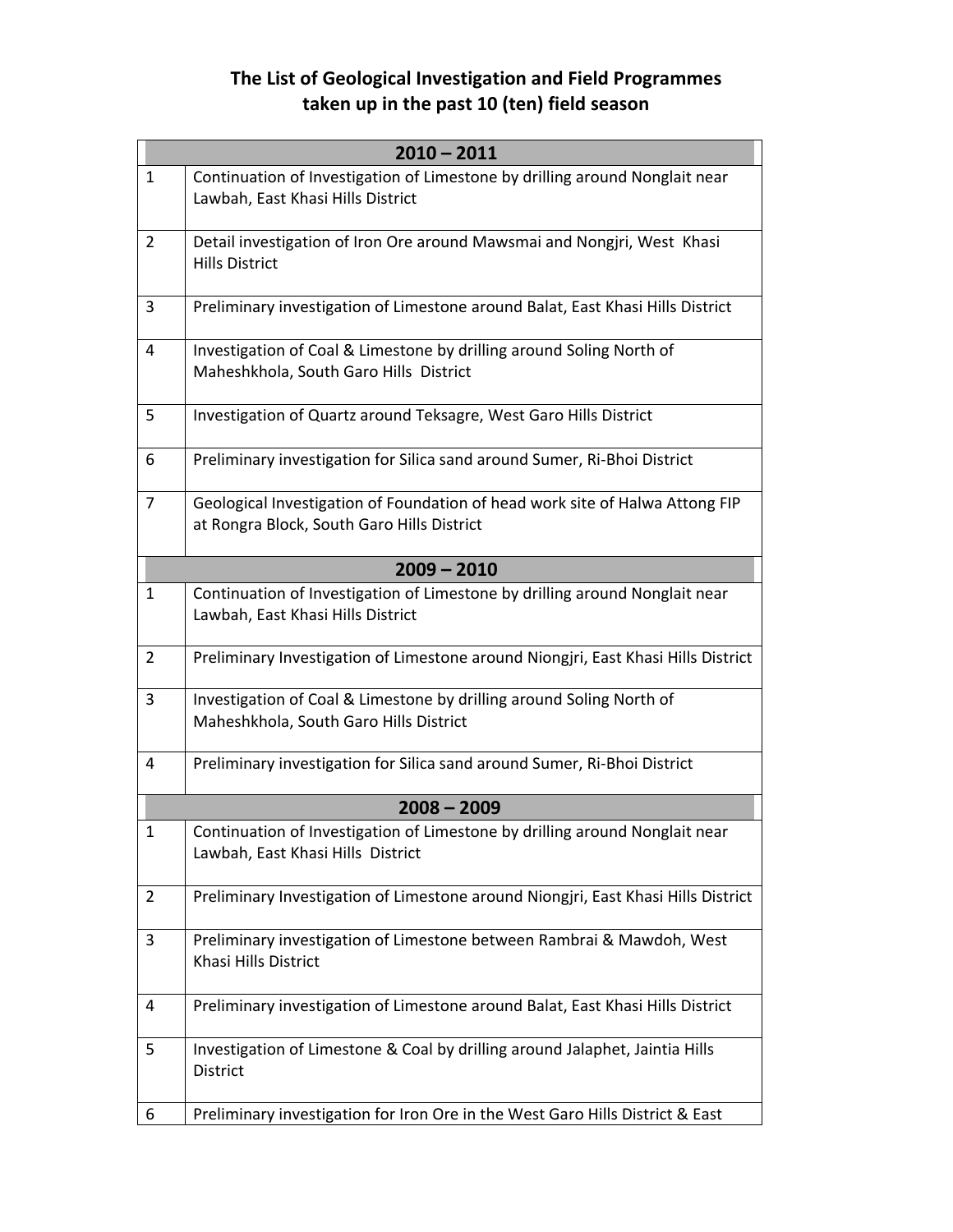|                | <b>Garo Hills District</b>                                                                                       |  |
|----------------|------------------------------------------------------------------------------------------------------------------|--|
| 7              | Investigation of Limestone & Coal by drilling around Soling North of<br>Maheshkhola, South Garo Hills District   |  |
|                | 2007-2008                                                                                                        |  |
| 1              | Continuation of Investigation of Limestone by drilling around Nonglait near<br>Lawbah, East Khasi Hills District |  |
| $\overline{2}$ | Preliminary Investigation of Limestone around Niongjri, East Khasi Hills District                                |  |
| 3              | Preliminary investigation of Limestone between Rambrai & Mawdoh, West<br>Khasi Hills District                    |  |
| 4              | Preliminary investigation for Iron Ore in the East Garo Hills District                                           |  |
| 5              | Investigation of Limestone & Coal by drilling around Jalaphet, Jaintia Hills<br><b>District</b>                  |  |
| 6              | Investigation of Limestone & Coal by drilling around Soling North of<br>Maheshkhola, South Garo Hills District   |  |
| $2006 - 2007$  |                                                                                                                  |  |
|                |                                                                                                                  |  |
| 1              | Continuation of Investigation of Limestone by drilling around Nonglait near<br>Lawbah, East Khasi Hills District |  |
| $\overline{2}$ | Preliminary Investigation of Limestone around Niongjri, East Khasi Hills District                                |  |
| 3              | Investigation of Quartz around Mynsang near Mawkynrew, East Khasi Hills<br><b>District</b>                       |  |
| 4              | Preliminary investigation of Granitic rock between Nongstoin & Bambrai, West<br>Khasi Hills District             |  |
| 5              | Investigation of Doleritic Rocks between Asagre & Asanaggre, West Garo Hills<br>District                         |  |
| 6              | Investigation of Limestone & Coal around Soling North of Maheshkhola, South<br><b>Garo Hills District</b>        |  |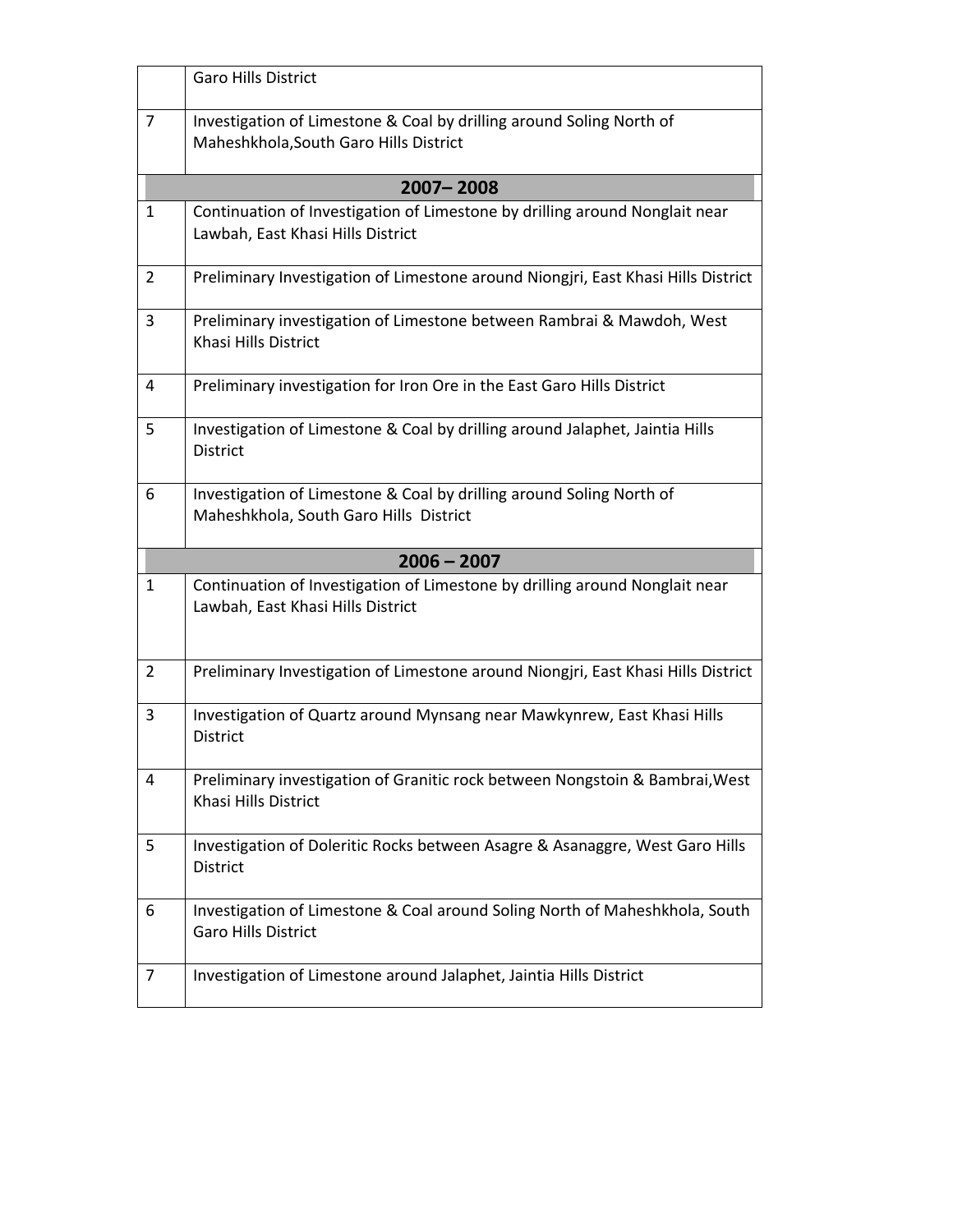| $2005 - 2006$  |                                                                                                                  |  |
|----------------|------------------------------------------------------------------------------------------------------------------|--|
| 1              | Continuation of Investigation of Limestone by drilling around Nonglait near                                      |  |
|                | Lawbah, East Khasi Hills District                                                                                |  |
| $\overline{2}$ | Preliminary Investigation of Limestone around Niongjri, East Khasi Hills District                                |  |
| 3              | Investigation of Quartz around Mynsang near Mawkynrew, East Khasi Hills<br><b>District</b>                       |  |
| 4              | Continuation of Investigation of Limestone by drilling around Syndai, Jaintia                                    |  |
|                | <b>Hills District</b>                                                                                            |  |
| 5              | Continuation of Investigation of Doleritic Rocks between Anogre and                                              |  |
|                | Asanaggre, West Garo Hills District                                                                              |  |
| 6              | Preliminary Investigation of Iron stone around Patharkhmah, Ri-Bhoi District                                     |  |
|                | $2004 - 2005$                                                                                                    |  |
| $\mathbf{1}$   | Continuation of Investigation of Limestone by drilling around Nonglait near<br>Lawbah, East Khasi Hills District |  |
| $\overline{2}$ | Preliminary Investigation of Limestone around Niongjri, East Khasi Hills District                                |  |
| 3              | Continuation of Investigation of Quartz around Sumer, Ri Bhoi District                                           |  |
| 4              | Continuation of Investigation of Limestone by drilling around Syndai, Jaintia<br><b>Hills District</b>           |  |
| 5              | Continuation of Investigation of Dolorite Rocks between Anogre and<br>Asanaggre, West Garo Hills District        |  |
| 6              | Preliminary Investigation of Iron stone around Patharkhmah, Ri-Bhoi District                                     |  |
|                | $2003 - 2004$                                                                                                    |  |
| $\mathbf{1}$   | Continuation of Investigation of Limestone by drilling around Pongtung, East<br>Khasi Hills District             |  |
| $\overline{2}$ | Investigation of Basic Intensive Rocks around Laitlyngkot, East Khasi Hills<br>District                          |  |
| 3              | Continuation of Investigation of Clay around Cherrapunjee, East Khasi Hills<br>District                          |  |
| 4              | Investigation of Limestone by drilling around Nonglait near Lawbah, East Khasi<br>Hills                          |  |
| 5              | Investigation of Quartz around Sumer & Umroi area, Ribhoi District                                               |  |
| 6              | Investigation of Doleritic Rocks between Asagre & Asanaggre, West Garo Hills<br><b>District</b>                  |  |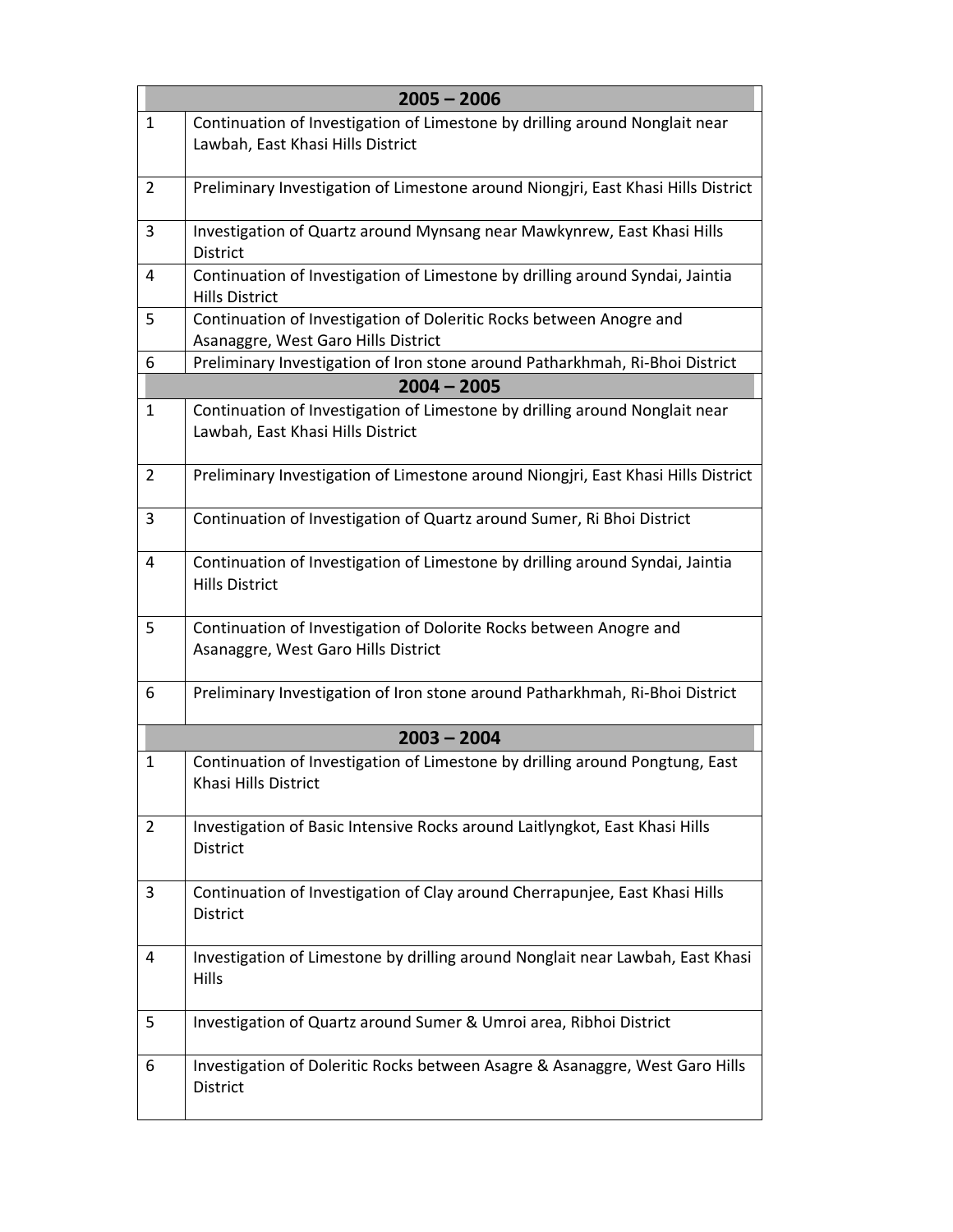| 7              | Investigation of Granite between Dagal & Songsak, East Garo Hills District                                   |
|----------------|--------------------------------------------------------------------------------------------------------------|
|                | 2002-2003                                                                                                    |
| $\mathbf{1}$   | Continuation of Investigation of Limestone by drilling around Pongtung, East<br>Khasi Hills District         |
| $\overline{2}$ | Investigation of Basic intensive Rocks around Laitlyngkot EastKhasi Hills<br>District                        |
| $\overline{3}$ | Re-acessment of Limestone at the Mining Hill, Mawmluh near Cherrapunjee,<br><b>East Khasi Hills District</b> |
| 4              | Continuation of Investigation of Clay around Cherrapunjee, East Khasi Hills<br>District                      |
| 5              | Investigation of Limestone by drilling around Nonglait near Lawbah, East Khasi<br><b>Hills District</b>      |
| 6              | Investigation of Quartz around Umiam-Umsning, Ribhoi District                                                |
| $\overline{7}$ | Continuation of Investigation of Limestone by drilling around Syndai, Jaintia<br><b>Hills District</b>       |
| 8              | Investigation of 1st around Sangkhinigre, West Garo Hills District                                           |
| 9              | Continuation of Investigation of 1st by drilling around Asakgre, South Garo<br><b>Hills District</b>         |
|                | 2001 - 2002                                                                                                  |
| $\mathbf{1}$   | Investigation of Limestone by drilling around Pongtung, East Khasi Hills District                            |
| $\overline{2}$ | Investigation of Clay & Iron stone around Cherrapunjee, East Khasi Hills<br>District                         |
| 3              | Preliminary Investigation of Limestone around Laitsohum near Mawsynram,<br>East Khasi Hills District         |
| 4              | Continuation of Investigation of Quartz around Thadlashkein, Jaintia Hills<br>District                       |
| 5              | Investigation of Limestone by drilling around Syndai, Jaintia Hills                                          |
| 6              | Continuation of Investigation of Quartz, Felsper & Dolorite around Asagre<br>South Garo Hills District       |
| 7              | Preliminary Investigation of Limestone & Coal around Waksan/Maheshkhola,<br>South Garo Hills District        |